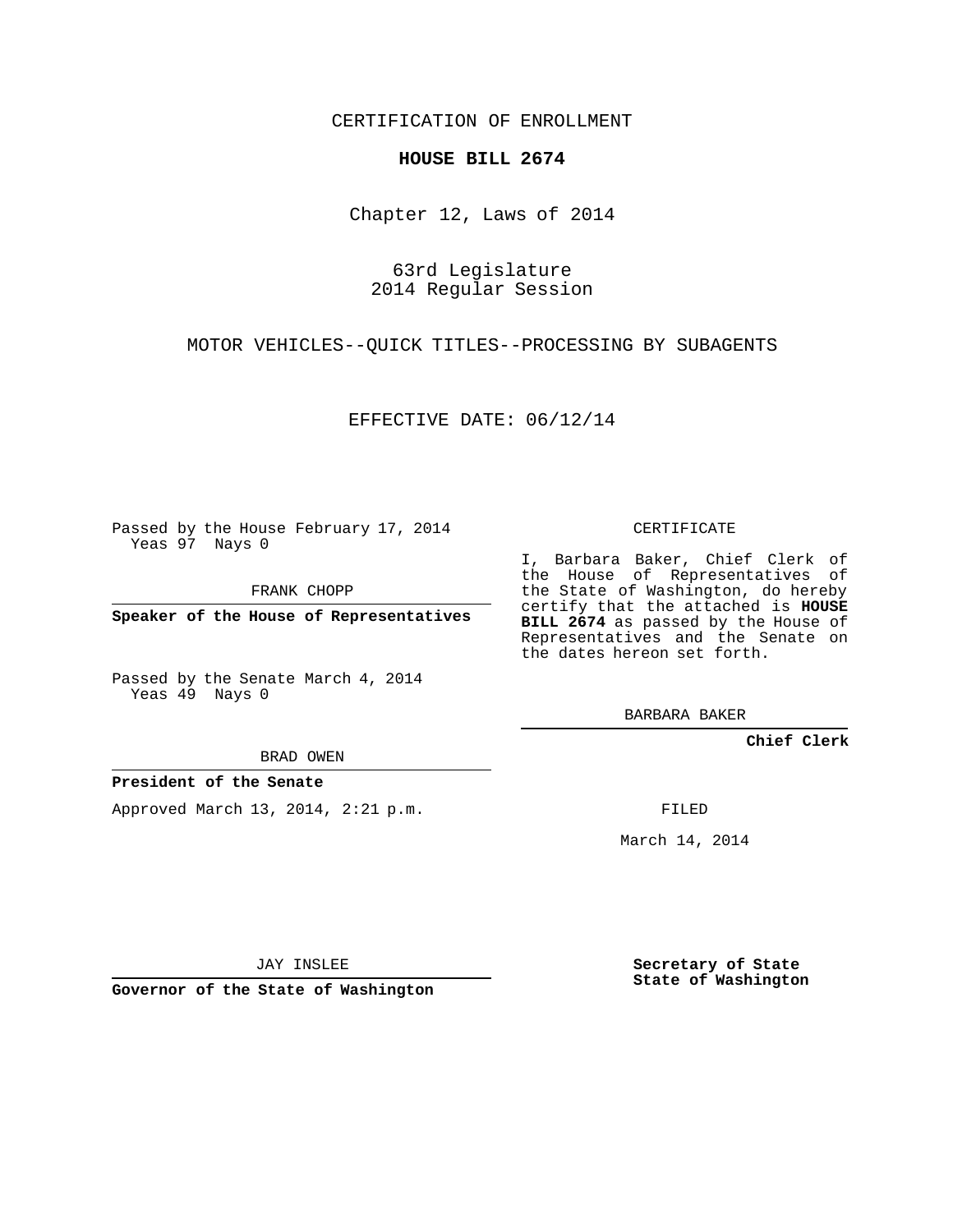## **HOUSE BILL 2674** \_\_\_\_\_\_\_\_\_\_\_\_\_\_\_\_\_\_\_\_\_\_\_\_\_\_\_\_\_\_\_\_\_\_\_\_\_\_\_\_\_\_\_\_\_

\_\_\_\_\_\_\_\_\_\_\_\_\_\_\_\_\_\_\_\_\_\_\_\_\_\_\_\_\_\_\_\_\_\_\_\_\_\_\_\_\_\_\_\_\_

Passed Legislature - 2014 Regular Session

**State of Washington 63rd Legislature 2014 Regular Session By** Representatives Warnick and Sawyer

Read first time 01/24/14. Referred to Committee on Transportation.

1 AN ACT Relating to the processing of quick titles by subagents; and 2 amending RCW 46.12.555.

3 BE IT ENACTED BY THE LEGISLATURE OF THE STATE OF WASHINGTON:

 4 **Sec. 1.** RCW 46.12.555 and 2011 c 326 s 1 are each amended to read 5 as follows:

 (1) The application for a quick title of a vehicle must be submitted by the owner or the owner's representative to the department, participating county auditor or other agent, or subagent appointed by the director on a form furnished or approved by the department and must 10 contain:

11 (a) A description of the vehicle, including make, model, vehicle 12 identification number, type of body, and the odometer reading at the 13 time of delivery of the vehicle, when required;

14 (b) The name and address of the person who is to be the registered 15 owner of the vehicle and, if the vehicle is subject to a security 16 interest, the name and address of the secured party; and

17 (c) Other information as may be required by the department.

18 (2) The application for a quick title must be signed by the person